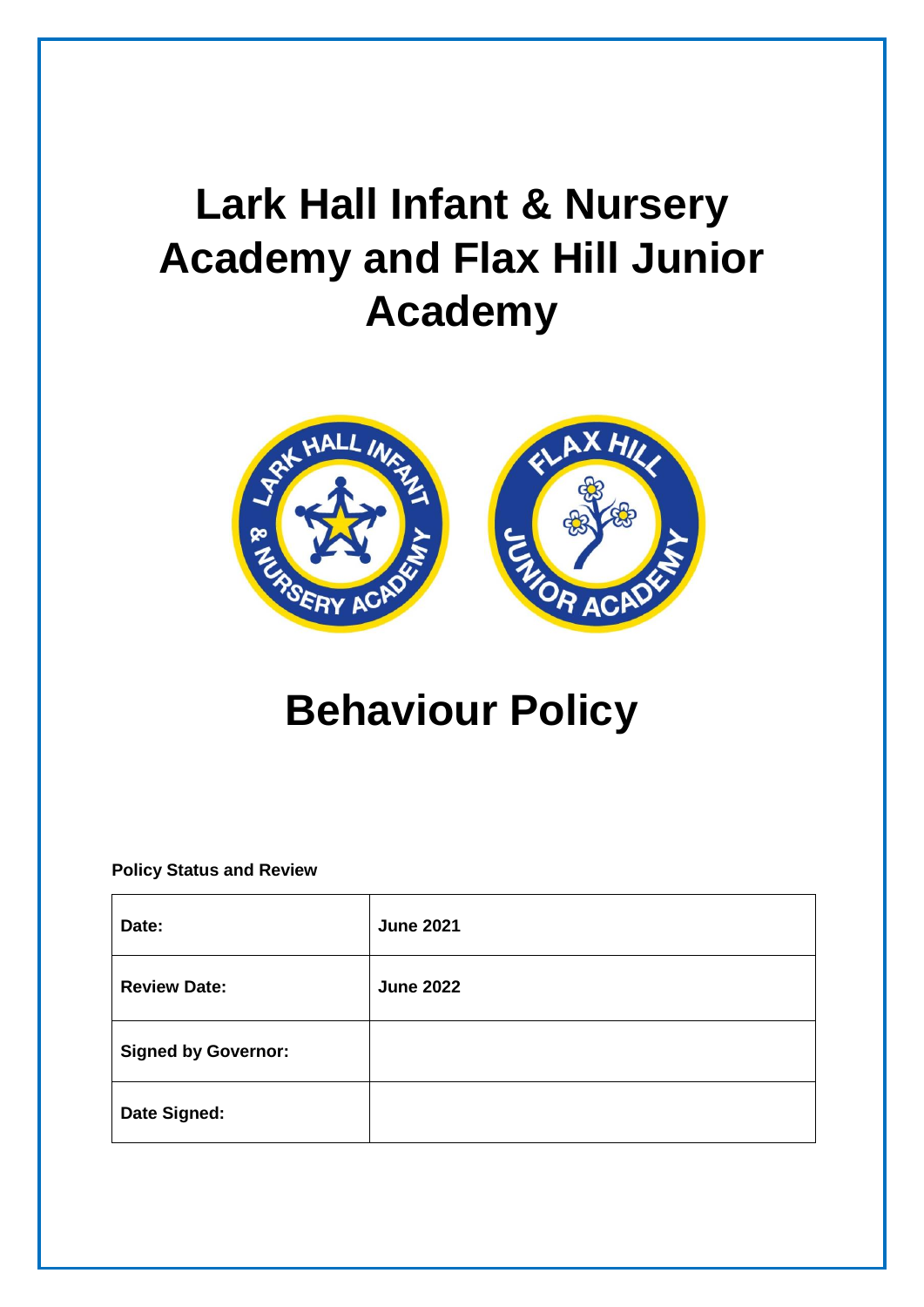Mercia Primary Academy Trust are committed to safeguarding and promoting the welfare of children and young people/vulnerable adults and expects all staff and volunteers to share this commitment.

# **Aims**

- To develop a whole school behaviour policy supported and followed by the whole school community, parents, teachers, children and governors, based on a sense of community and shared values between the three schools.
- Our children have the right to learn and staff within the school must be enabled to teach them.
- We encourage positive attitudes in children, ensuring high standards of achievement and good behaviour.
- To encourage good behaviour rather than to simply punish bad behaviour by providing a range of rewards for children of all ages and abilities.
- To make clear to children the distinction between minor and more serious misbehaviour and the range of sanctions that will follow.
- To treat problems when they occur in a caring and sympathetic manner in the hope of achieving an improvement in behaviour.

# **Core Values**

- Ready
- **Respectful**
- **Safe**

#### **Incentive Scheme**

A major aim of the school policy is to encourage children to practise good behaviour by operating a system of praise and reward which we have named 'Golden Time'.

- Golden Time is a key strategy for rewarding and celebrating behavioural success.
- Golden Time works best when it is made clear to the children that it is linked to the school's core values and should be a well-organised session.
- Golden Time should be built up with the children, so that everyone knows it is a community celebration of the school's values.
- It is a whole school celebration.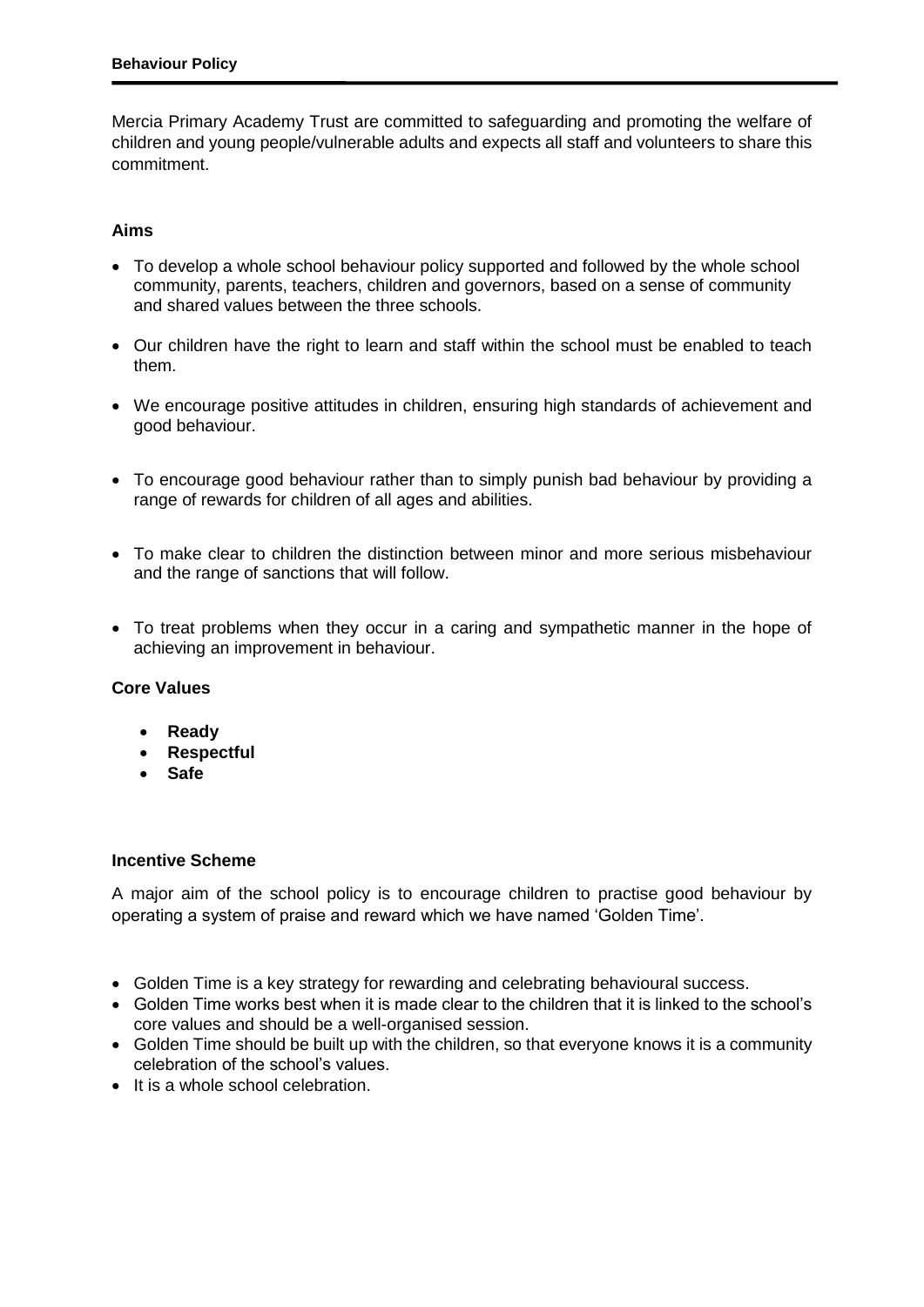Positive behaviour will be rewarded with:

- Praise
- Dojo points
- Text messages home to parents
- Special responsibilities/privileges
- Praise cards/notes
- Stickers/badges
- Y6 Prefects
- **•** Golden time

### **Sanctions**

If children choose not to follow the rules, the following consequences will be applied fairly:

- Quiet reminder
- Loss of Golden Time
- Sent to another class
- Sent to Middle Leader
- Sent to Head teacher
- Phone call made to parents by class teacher inviting them into school to discuss behaviour (repeated incidents). The Headteacher will be available to attend these meetings with the class teacher if needed.
- IP or IBP
- PSP (Pastoral support plan-multi agency)
- Fixed term Exclusion
- Permanent exclusion

In extreme cases, steps of the above procedure may be omitted. At all times S.C.C. guidelines on exclusion procedures will be followed.

A script is provided in Appendix A.

#### **Early Years and Pre School**

When the children strive to follow the Early Years classroom rules the teacher and teaching assistants will give positive verbal praise. Individually the children will be rewarded for good work and behaviour by:

- Stickers on clothes and in books
- Notes home
- Classroom rewards e.g. getting to be the leader
- Praise cards
- Staying on the Good behaviour star
- Being Lead Learner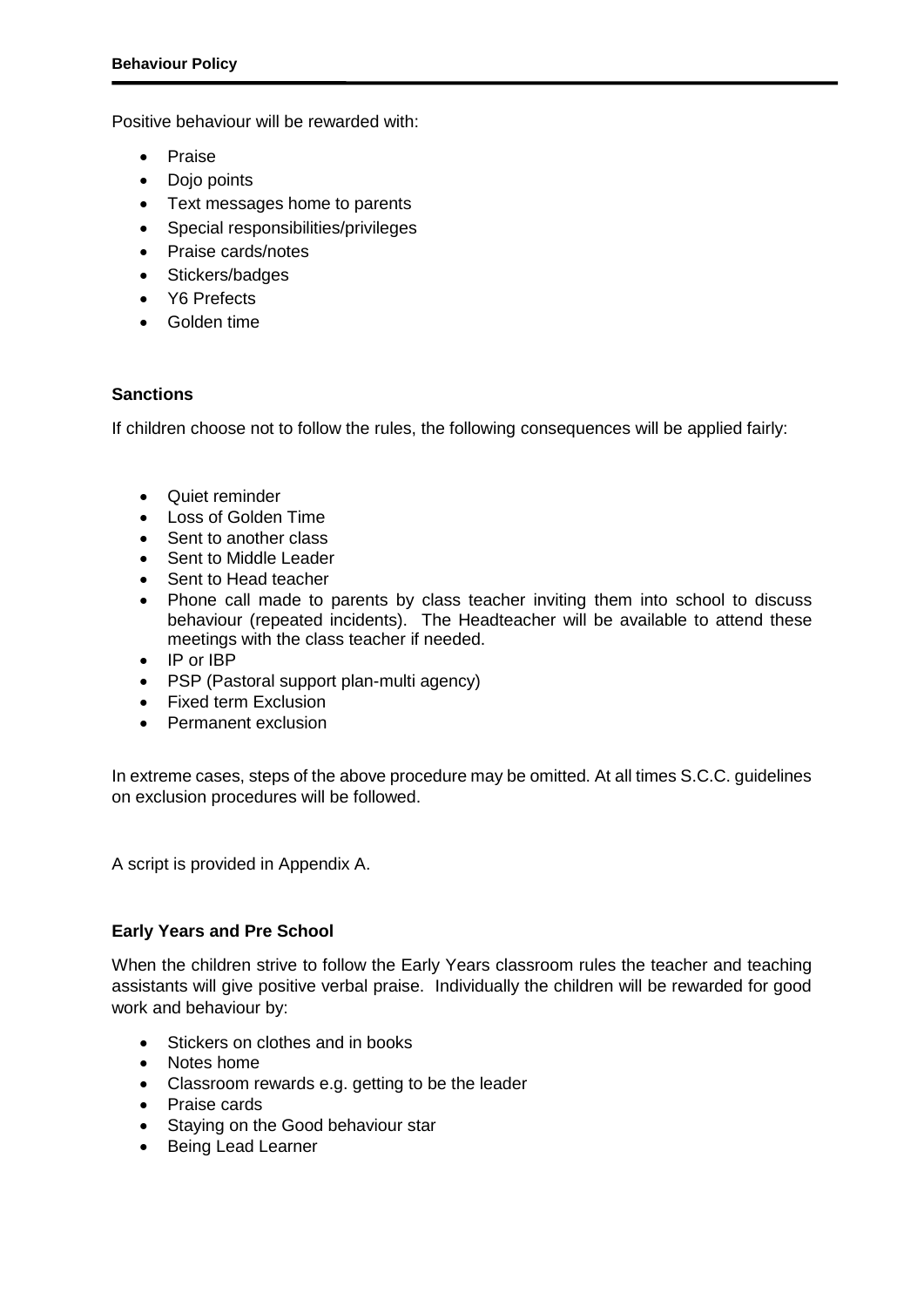If children choose not to follow the rules, the following consequences will be applied fairly:

- Quiet reminder
- Acknowledgement if the behaviour doesn't improve they will be taken off the star.
- Counting to 3
- Calming cottage with 1 minute to 3 minute timer and social story book as appropriate
- Time away from a certain activity
- 1:1 support
- Behavioural support/log
- Support from other teachers in EYFS
- Support from SENCO or outside agencies

#### **Challenging Behaviour**

Challenging behaviour can take the form of:

- Verbal abuse
- Physical abuse
- Assault
- Defiant refusal
- Absconding

# **Behaviour Modification Policy**

Within Mercia Primary Academy most of the children are well behaved. There are, however, occasions when individual children exhibit behaviour which is unacceptable. As part of the approach within our discipline policy of rewards and sanctions we use behaviour modification strategies to change individual children's behaviour. These are used by all staff.

Each child is different, so it is important that the cause of the behaviour is investigated and plans made to meet individual needs.

A wide range of rewards are used to reinforce positive behaviour. These can include:

- Change in classroom organisation
- Using different resources
- Using strategies when small step targets are devised for each child (eg sitting on chair for given length of time, putting hand up to answer questions)
- Rewards of stars/smiley faces on work and on charts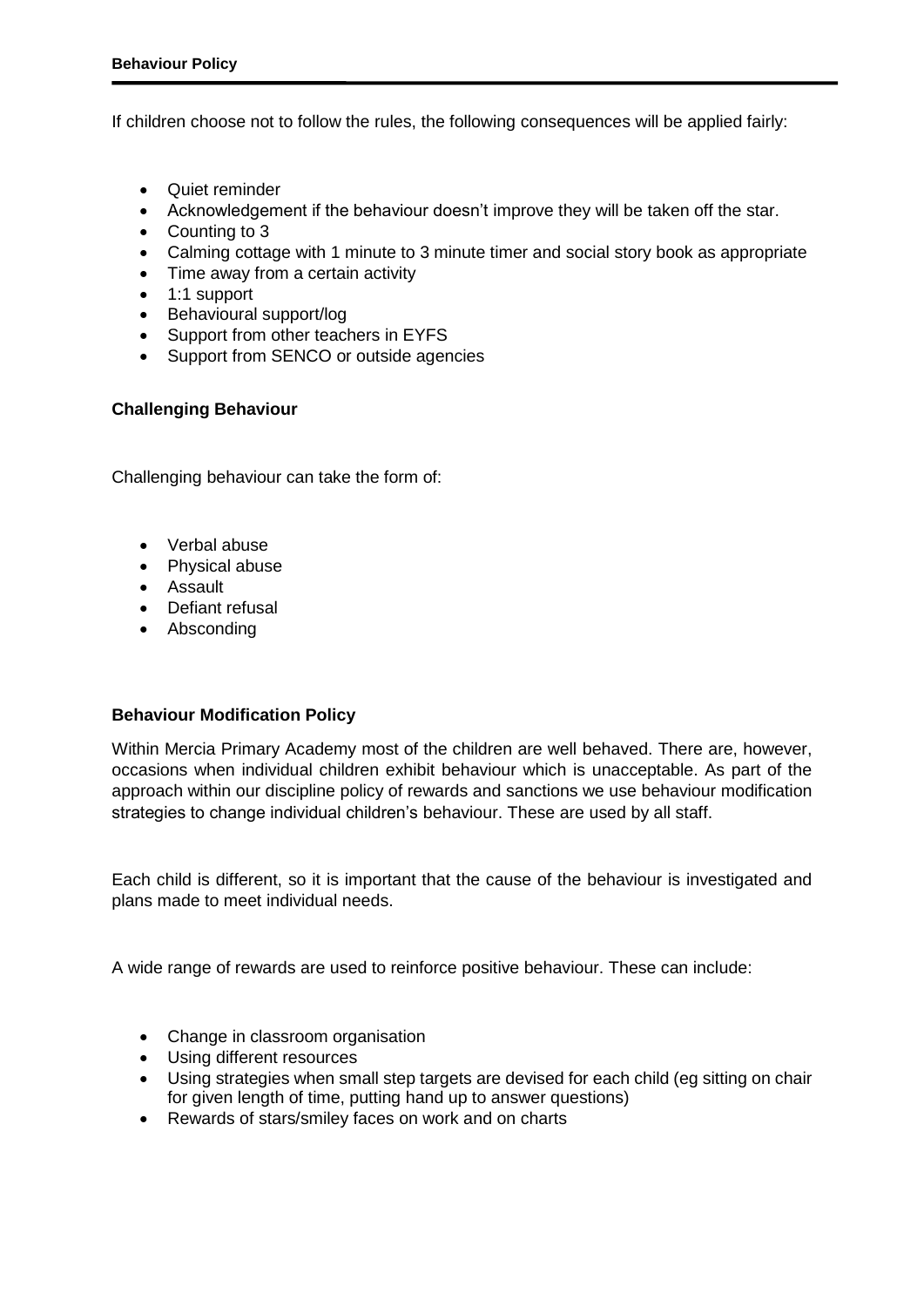- Use of special award and kindness certificates, special stickers for such things as listening, being kind, helpful etc
- Special assembly when special award and kindness certificates are presented
- Sharing good behaviour with other children/other classes
- Involving parents at an early stage to make an action plan together
- To reward good lunchtime behaviour, children from each class are selected by the lunchtime supervisors each week to dine on the 'Golden Table'

By using a positive system of rewards, and reinforcing good behaviour we help children to feel good about themselves.

#### **Staff Support**

The EYFS including Pre School named practitioner who is responsible for behaviour management and supporting of EYFS staff is Mrs Booth.

In order to achieve positive results it is essential that all staff support each other. This can be done in the following ways:-

- An open atmosphere freedom and encouragement to discuss problems/success.
- Liaison with child's previous teacher.
- Positive links with Supervisory Assistants.
- Problem children given 'time out' in another class.
- Sharing good practice.
- Contact may be made with outside agencies or the LEA for support in implementing strategies for particularly severe problems.

#### **The Governors Role**

The Governing Body supports this policy and encourages good behaviour in a happy, positive learning environment.

#### **Expected Outcomes**

Pupils show an understanding of our core values – Ready, Respectful and Safe.

#### **Legislation and statutory requirements**

This policy is based on advice from the Department of Education (DfE) on:

- [Behaviour and discipline in schools](https://www.gov.uk/government/publications/behaviour-and-discipline-in-schools)
- [Searching, screening and confiscation](https://www.gov.uk/government/publications/searching-screening-and-confiscation)
- [The Equality Act 2010](https://www.gov.uk/government/publications/equality-act-2010-advice-for-schools)
- [Use of reasonable force](https://www.gov.uk/government/publications/use-of-reasonable-force-in-schools)
- [Supporting pupils with medical](https://www.gov.uk/government/publications/supporting-pupils-at-school-with-medical-conditions--3) conditions

It is also based on [Special Educational Needs and Disability \(SEND\) Code of Practice](https://www.gov.uk/government/publications/send-code-of-practice-0-to-25)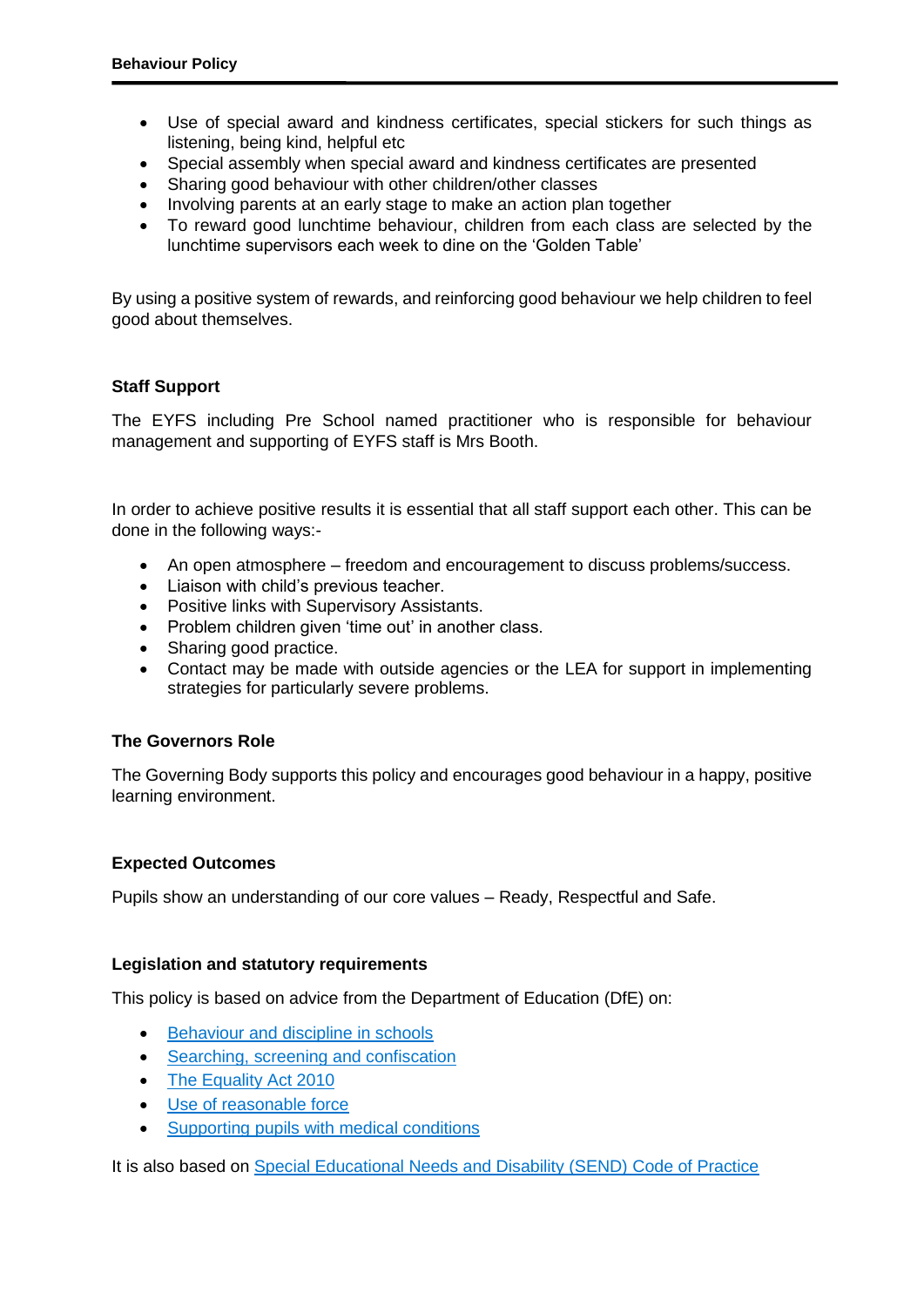This information can be made available in a range of formats and languages, including Braille and large print. If this would be useful to you or someone you know, please contact your Directorate HR Unit.

*A signed copy of this document is available from the school office.*

# **Version Control**

| <b>Version</b> | <b>Date</b><br><b>Approved</b> | <b>Changes</b>                                                                                                                                                                                                                     | <b>Reasons for</b><br><b>Alterations</b>                                                            |
|----------------|--------------------------------|------------------------------------------------------------------------------------------------------------------------------------------------------------------------------------------------------------------------------------|-----------------------------------------------------------------------------------------------------|
| $\overline{2}$ | 2.12.15                        | Added EYFS positive behaviour and<br>sanctions and changed IEPs to IPs                                                                                                                                                             | New Pre School<br>New SEND Code of<br>Practice                                                      |
|                | 04.05.16                       | No changes                                                                                                                                                                                                                         |                                                                                                     |
| 3              | 26.06.2018                     | Changed head of EYFS                                                                                                                                                                                                               | Change of staff                                                                                     |
| $\overline{4}$ | 3.12.18                        | Condensed the document to reflect<br>current practice.<br>Introduced Ready, Respectful and Safe.<br>Added script for minor incidents.<br>Swapped house points for Dojo points.<br>Added legislation and statutory<br>requirements. | Policy updated to<br>demonstrate the<br>school's commitment to<br>Paul Dix behaviour<br>management. |
| 5              |                                | Amended EYFS lead to Mrs Booth                                                                                                                                                                                                     | Change of staff lead                                                                                |
|                | 23.03.21                       | Added a range of different formats                                                                                                                                                                                                 | Accessibility                                                                                       |